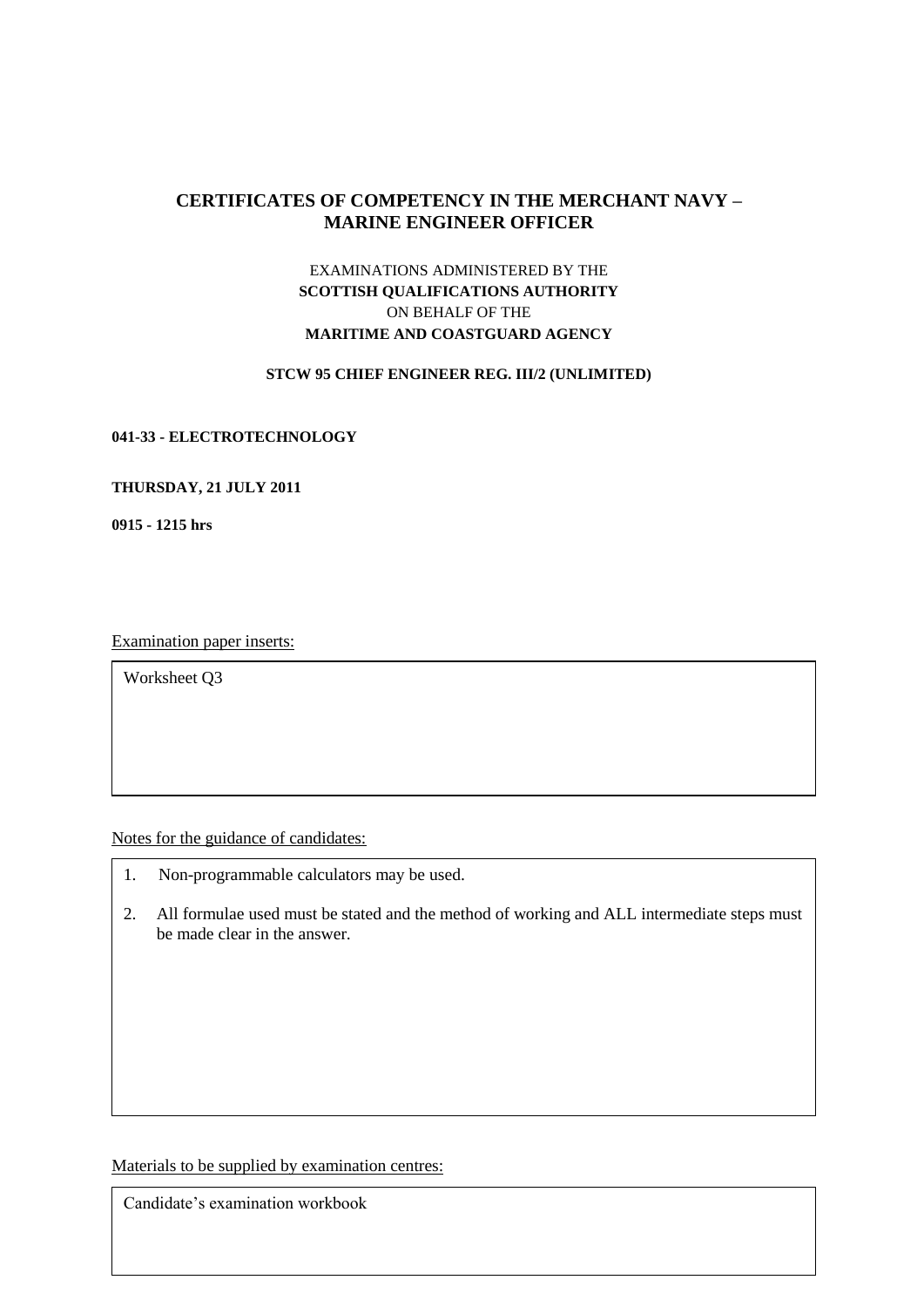### **ELECTROTECHNOLOGY**

**Attempt SIX questions only.**

**All questions carry equal marks.**

### **Marks for each part question are shown in brackets.**

- 1. For the circuit shown in Fig Q1, determine EACH of the following:
	- (a) the current supplied by each battery; (10)
	- (b) the voltage across the  $8 \Omega$  load resistor;
	- (c) the power dissipated in the  $8 \Omega$  resistor.



- 2. A relay coil has resistance of  $200 \Omega$  and the current required to operate the relay is 150 mA. When the relay is connected to a 50 V d.c. supply the time between switch on and the operation of the relay is 40 ms.
	- (a) Calculate EACH of the following:

|  | (i) the steady state relay current; |
|--|-------------------------------------|

- (ii) the time constant for the coil; (4)
- (iii) the inductance of the coil. (3)
- (b) To increase the operating time delay for the relay a 50  $\Omega$  resistor is connected in series with the coil.

Calculate the new time delay for the relay. (6)

(3)

(3)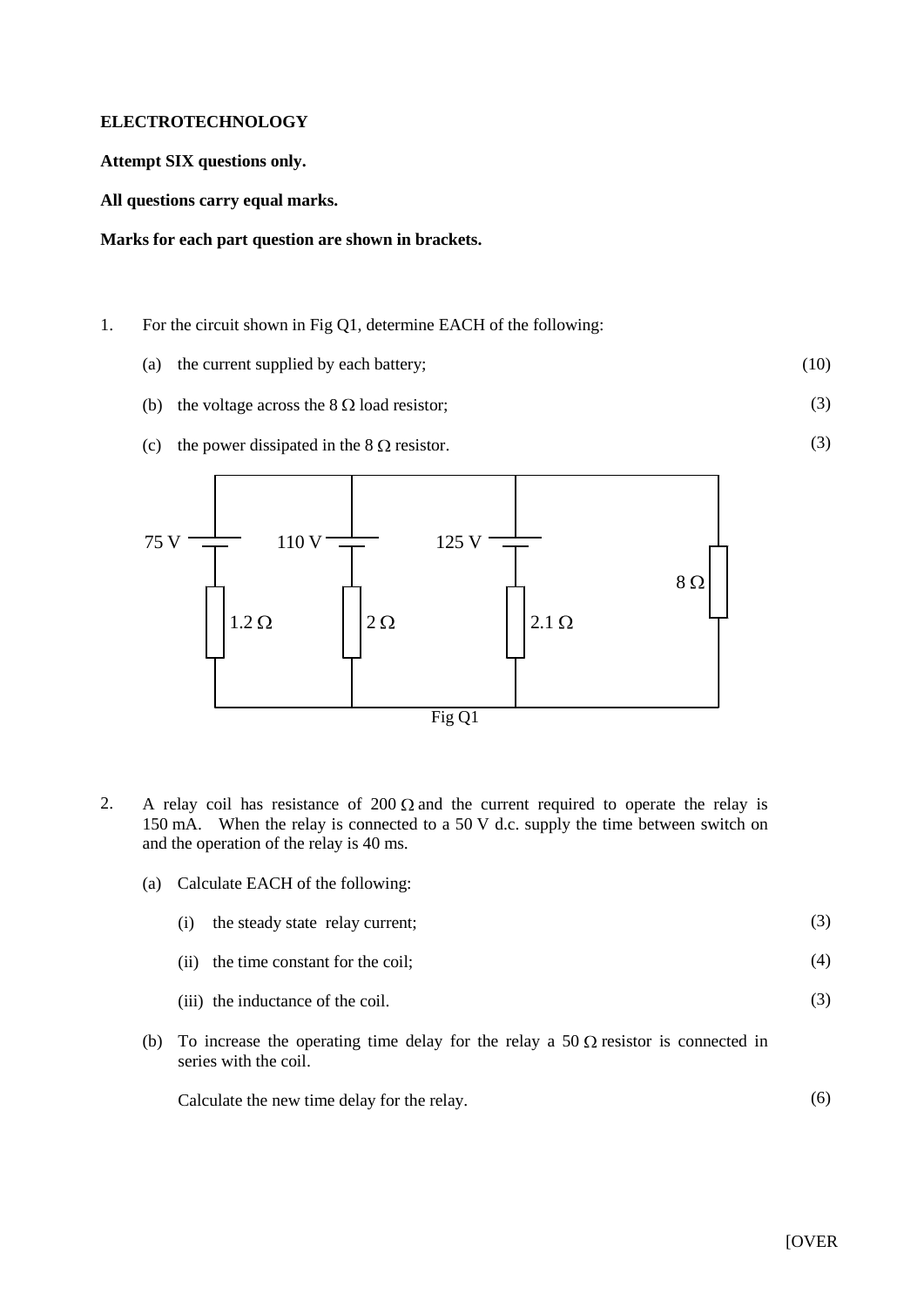| 3. |                                  | A small silicon transistor with the characteristics given in Worksheet Q3 has a maximum<br>safe power dissipation of 18 mW and it is to be operated on a 12 volt d.c. supply.                                                                                                                         |     |  |  |
|----|----------------------------------|-------------------------------------------------------------------------------------------------------------------------------------------------------------------------------------------------------------------------------------------------------------------------------------------------------|-----|--|--|
|    | (a)                              | Plot the maximum power dissipation curve on the characteristics.                                                                                                                                                                                                                                      | (5) |  |  |
|    | (b)                              | Determine the minimum value of collector load resistance for the transistor if this<br>dissipation is not to be exceeded.                                                                                                                                                                             | (5) |  |  |
|    | (c)                              | If the transistor is used in a common emitter configuration and is biased at a base<br>current of 60 $\mu$ A and an alternating signal of $+/- 40 \mu$ A is applied to the base,<br>determine EACH of the following:                                                                                  |     |  |  |
|    |                                  | the r.m.s. voltage variation between collector and emitter;<br>(i)                                                                                                                                                                                                                                    | (3) |  |  |
|    |                                  | the r.m.s. value of the variation in collector current.<br>(ii)                                                                                                                                                                                                                                       | (3) |  |  |
| 4. |                                  | A series circuit comprising a 50 $\Omega$ resistor, a capacitor and a coil having resistance and<br>inductance is connected across a 50 V variable frequency supply.<br>When the frequency is 400 Hz the current reaches its maximum value of 0.6 A and the<br>voltage across the capacitor is 200 V. |     |  |  |
|    | Calculate EACH of the following: |                                                                                                                                                                                                                                                                                                       |     |  |  |
|    | (a)                              | the value of the capacitance;                                                                                                                                                                                                                                                                         | (5) |  |  |
|    | (b)                              | the resistance and inductance of the coil;                                                                                                                                                                                                                                                            | (5) |  |  |
|    | (c)                              | the power taken;                                                                                                                                                                                                                                                                                      | (3) |  |  |
|    | (d)                              | the circuit power factor.                                                                                                                                                                                                                                                                             | (3) |  |  |

5. A balanced three phase delta connected load comprises a coil of resistance 50  $\Omega$  and inductance 0.1 H in each phase. It is connected to a 440 V 50 Hz supply.

Calculate EACH of the following:

| (a) the line current for the load;                                                      |     |
|-----------------------------------------------------------------------------------------|-----|
| (b) the power factor of the load;                                                       | (3) |
| (c) the power dissipated by the load;                                                   | (3) |
| (d) the component values in each leg of a star connected load which would draw the same |     |

line current at a leading power factor numerically equal to that found in Q5(b). (5)